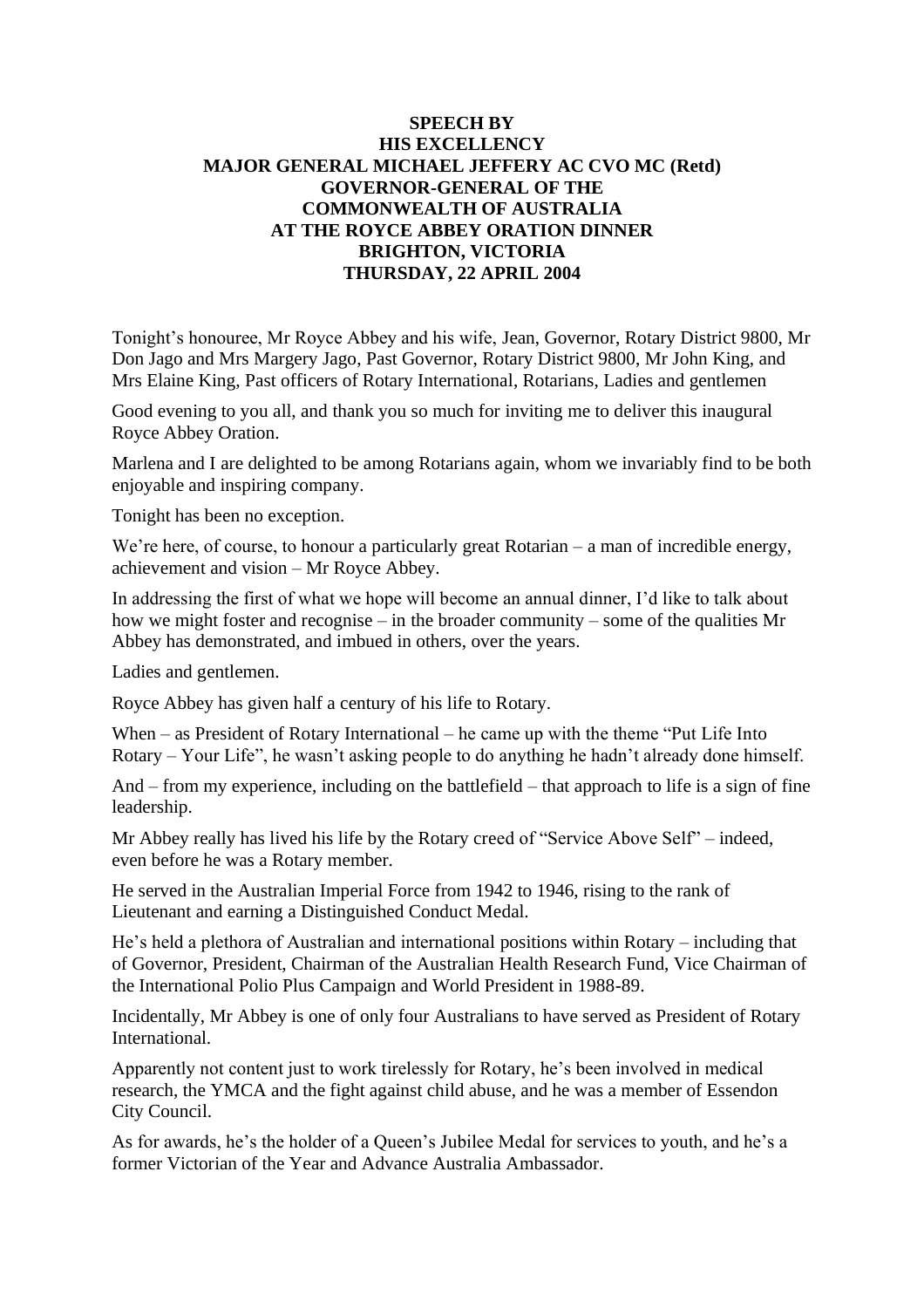In regard to the Australian Honours System – about which I want to talk later – Mr Abbey was appointed a Member of the Order of Australia in 1988 and an Officer in 2001.

Mr Abbey's great selflessness and capacity for hard work is obvious from my all-too-brief summary of his achievements.

And his many friends and colleagues talk warmly of his determination, outstanding leadership qualities and sheer get-up-and-go.

Mr Abbey, you are a truly great Australian and a superb role model for all of us – and you have been so actively and loyally supported in your work by your wife, Jean.

Marlena and I join everyone here tonight in thanking you for your splendid contribution to the community – especially your support of the most needy in this country and the world.

We wish you and Jean good health, happiness and continued success in your lives.

Ladies and gentlemen.

When we meet and hear about great Australians like Mr Abbey, our first thoughts are something along the lines of: "How can we find a way of minting this bloke!"

Well, I'm not sure that's going to be possible.

But, in Rotary, we do have a grassroots yet internationally networked organisation that continues – on the eve of its centenary – to encourage and carry out the most valuable of community service.

As with Mr Abbey, we often see the true measure of a man or woman by what they do for others.

As George Eliot wrote: "Our deeds determine us, as much as we determine our deeds."

Rotary has a proud history of achievement, and it inculcates so many important values in people – including initiative, compassion and self-sacrifice.

I've learned a great deal about the world and community service through Rotary, and I'm greatly honoured to be a Paul Harris Fellow.

Globally, Rotary has immunised more than two billion children against polio, sent 200,000 students on Youth Exchange programs, and granted 34,000 scholarships worldwide.

Here in Australia, our 37,000 Rotarians are involved in all manner of projects – in virtually every neighbourhood, suburb and town.

All of Rotary's work is valuable, of course, but I'm especially supportive of the efforts being made to help our most needy, such as indigenous Australians.

Rotary's Indigenous Health Scholarships, for example, are an excellent initiative – helping Aborigines to undertake a health-related course and then use the skills they've learned in their own, often remote communities.

Personally, I feel that helping indigenous Australians to improve their own health, education and self-esteem should be a high-priority goal in this country.

Ladies and gentlemen.

Generally, Australians are pretty good at volunteering.

About 4.4 million of us carry out some kind of voluntary work annually, averaging 3.1 hours a week.

I have to admit, though, that I have some concerns about our collective ability to produce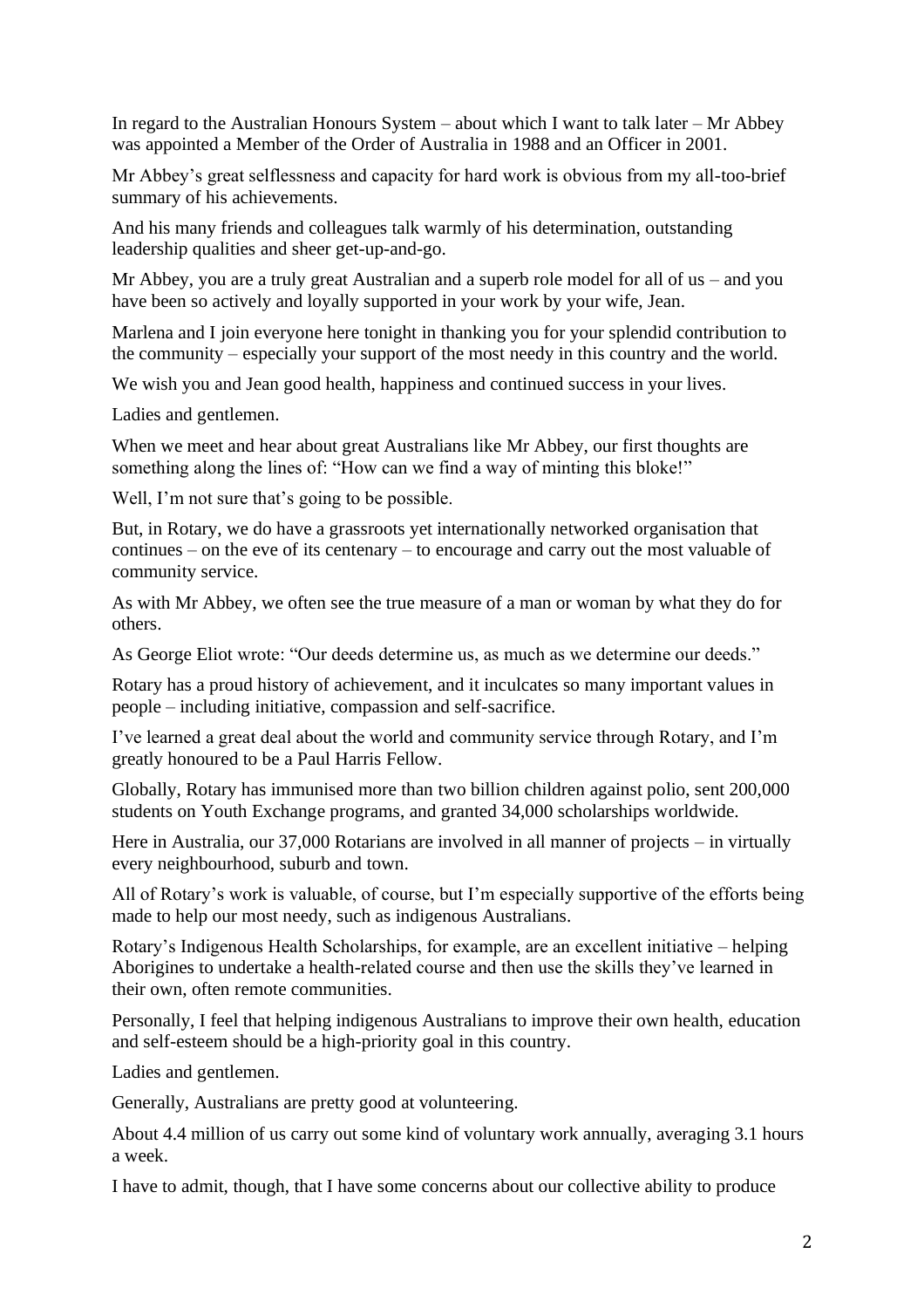successive generations of community volunteers.

After all, as that great humanitarian, the late Mother Teresa, once said: "To keep a lamp burning, we have to keep putting oil in it."

As some of you may know, I also share Royce Abbey's deep interest in youth – particularly their intellectual, moral and spiritual development.

As a result, I've talked widely since taking up my role last August, about getting young people involved in well-led, well-structured youth groups.

I know these sorts of programs do provide kids with a sense of purpose, direction and belonging.

Youth groups have a proven record in reducing juvenile crime and drug usage rates, and they can be a powerful tool in terms of improving future job opportunities.

It also seems to me that today's youth – contrary to some misconceptions – are actually quite keen to get involved in community projects.

I think the real trick is, firstly, to convince them that it's "cool" to join a group and, secondly, to ensure they're aware of the range of youth programs on offer.

On this latter point, I put forward a proposal around Australia Day to set up a special national youth group web site that gives youngsters, their mentors or support agencies, a chance to see what's available in their local area, how they can join, and so on – whether it's Scouts, or surf life saving, or Green Corps or Rotaract.

I hope that some organisation – perhaps a forward-thinking IT firm – will pick up this ball and run with it at some point over the coming year.

Perhaps it's a concept Rotary could support, and I would certainly be very happy to discuss this in more detail if Rotary so wished.

By the way, as Chief Scout, I'm aware of the plans the Scouting movement has to recruit youngsters by modernising its image and explicitly urging kids to put aside their video games and DVDs in favour of more practical, physical and sociable activities.

Obviously, I want young people to gain immediate benefit from taking part in youth groups or programs.

But there's another, more long-term purpose behind my approach – that is, for young people to be bitten by the community service "bug" early in their lives, so that they might become Australia's essential volunteers of tomorrow.

Of course, I needn't oversell the youth group idea to Rotarians.

You already foster youth directly through Interact and Rotaract, and ultimately about 60 per cent of your efforts in Australia assist some form of work with young people.

Still, I'd encourage you to continue to bring as many youngsters into the Rotary "tent" as possible.

So many people have had such wonderfully positive experiences with Rotary when they're young – especially as Exchange Students.

I wonder whether there might be ways of keeping your Exchange Students and others engaged with Rotary throughout their early working days "on the books", so to speak – perhaps through junior-level membership – so that they can eventually aspire to becoming members of Rotary, proper.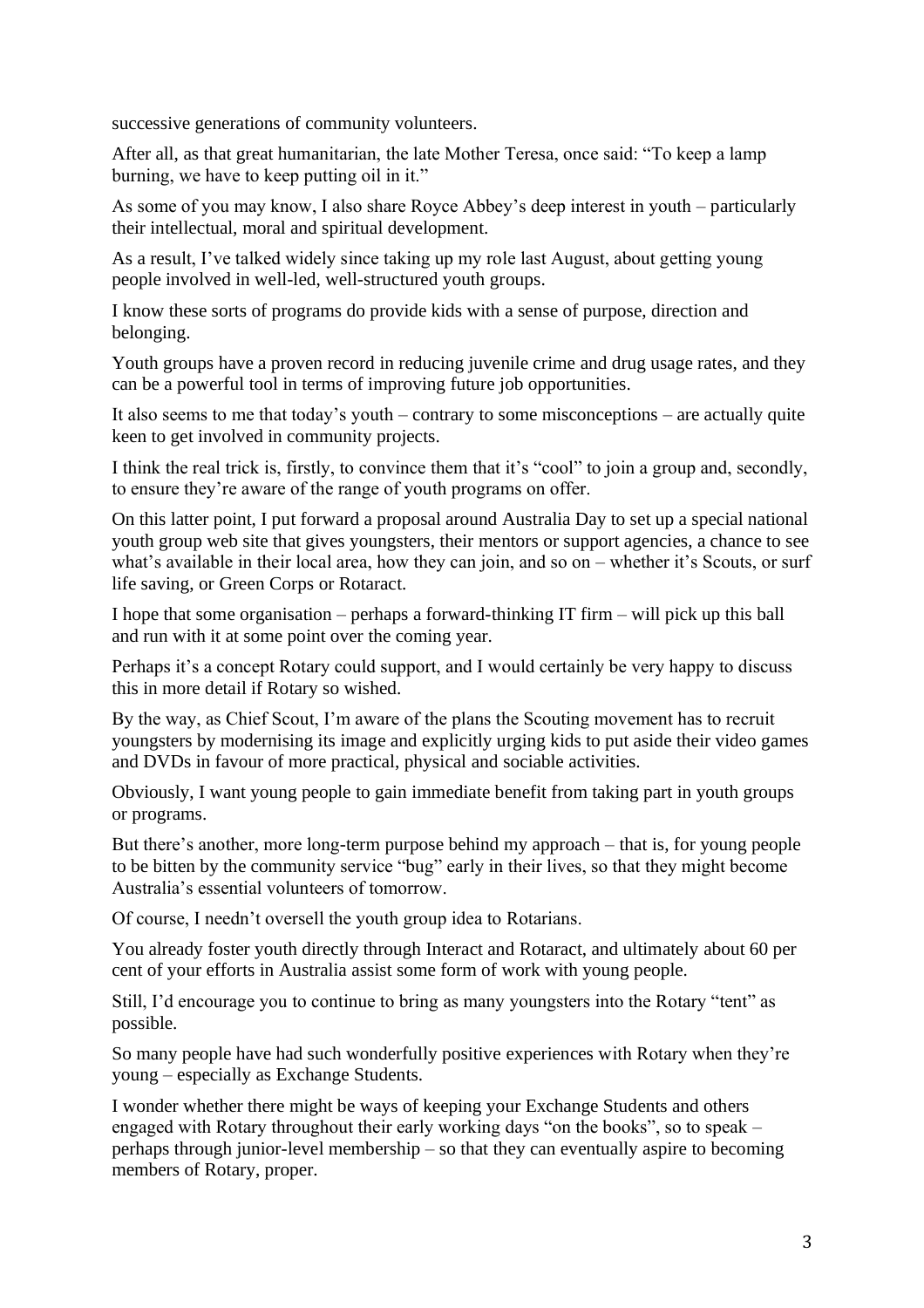Ladies and gentlemen.

I've talked, so far, about fostering the ethic of service, and the tangible difference good people such as Rotarians make to the lives of their fellow citizens.

I want to close, this evening, with a few thoughts on how we might better recognise the efforts of those community workers – the Royce Abbeys of this world.

One of the great joys and privileges of my job is the opportunity it affords to meet so many wonderful people who are working diligently – but usually without great fanfare – for the good of their local communities.

Marlena and I have met with and helped support, for example, Meals on Wheels and Legacy volunteers, those helping abused and disabled children, and people dealing daily with the terrible results of HIV/AIDS.

Part of the imperative of finding successive generations of volunteers is not just encouraging people to contribute something, but also properly recognising and rewarding them when they so do.

This may be a bit controversial, but I do question sometimes whether Australians, generally, are losing sight of what constitutes a good community role model.

I do feel that the labels "hero" and "great Australian" are thrown around a little too liberally these days.

In a pervasive worldwide celebrity culture, some people seem too eager to model themselves on entertainers, sporting stars and others who are simply "famous for being famous" – "wellknown for their well-knownness".

I'm not trying to downgrade anyone's legitimate achievements in public life.

But I am suggesting we might give greater – and due – recognition and publicity to the truly unsung heroes of our society who, I'm sure, many of you see every day.

With today's frequent emphasis on trivia and tragedy, I would strongly suggest that the media has an important role to play in this public acknowledgement.

Indeed, after I talked about this issue at a recent business breakfast in Perth, the local West Australian newspaper launched a lengthy campaign to highlight local heroes – which I thought was an encouraging first step.

But what I am alluding to, in particular, is the Australian Honours System.

I feel that that System – which includes Bravery Decorations and the Order of Australia – has served us very well since it was instituted in 1975.

Nevertheless, aspects of the System could be improved.

I sense, for example, that some professions and sectors – especially volunteer and community groups – are somewhat under-represented in the Australia Day and Queen's Birthday Honours Lists.

I hope that Australians will consider more closely the efforts of those selfless, modest and hard-working members of the local community and then submit a nomination for them to receive an Honour – just as someone did, twice, for Mr Abbey.

After all, if people aren't nominated, they can't be considered for an award.

I also hope that we might better publicise the Order of Australia and what it represents.